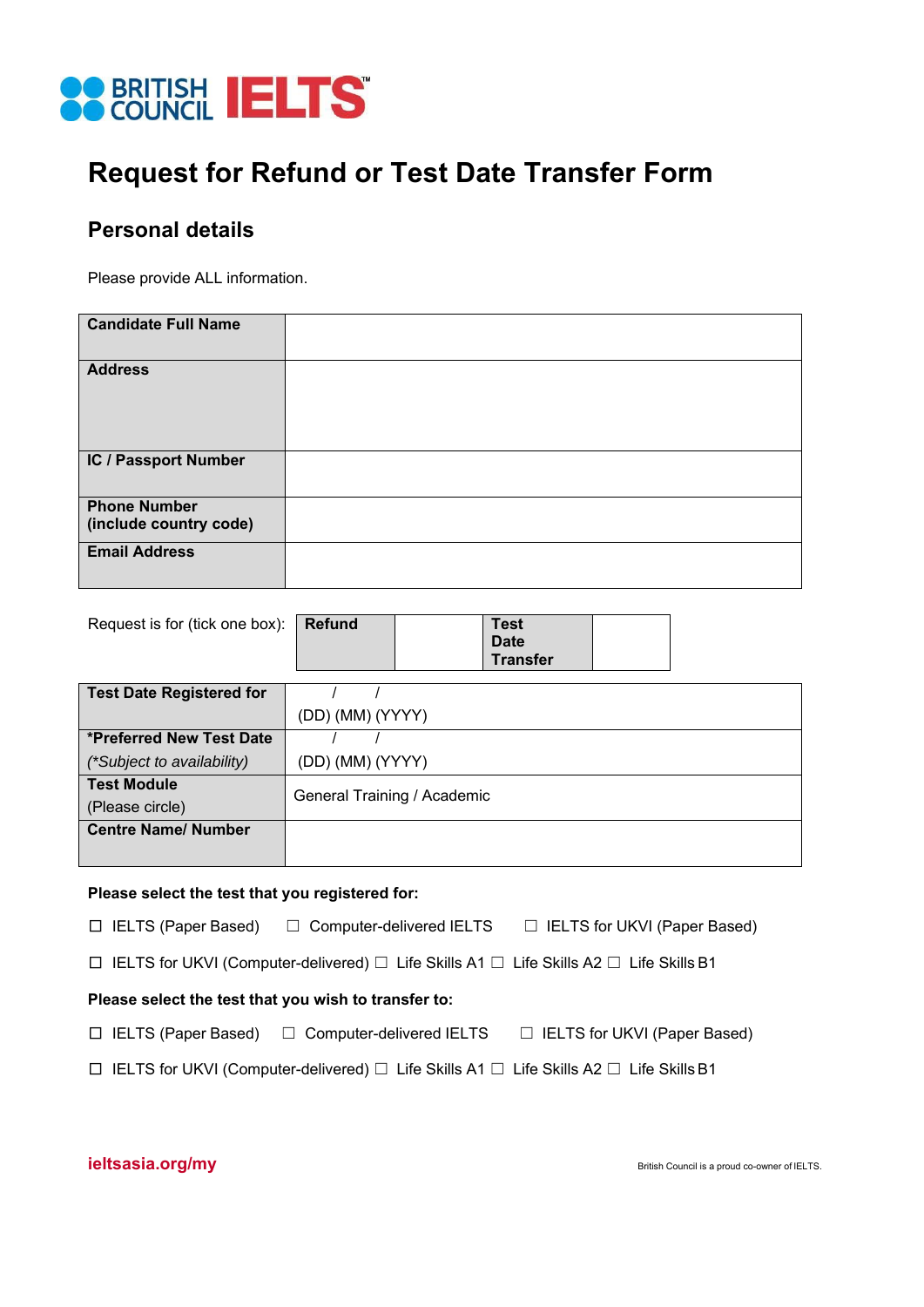

### **Candidate statement (to be completed by the candidate)**

Please detail your grounds for applying for a refund or a test date transfer.

**In case of medical reasons, this form must be accompanied by an original medical certificate issued by a Professional Medical Practitioner**. The medical certificate must include nature of illness and other relevant information (with reference to the candidate's capacity to sit an exam) which will assist in any assessment of this application for special consideration.

For other reasons, please attach relevant documentation/evidence (police report, military service notice, death notice).

(attach extra sheet if there is insufficient space).

*The information on this form is collected for the primary purpose of assessing your request for a refund/test date transfer. If you choose not to complete all the questions on this form, it may not be possible for the test centre to process your request.* 

Please note:

**Refund:** 

- **I must return the IELTS confirmation letter/ email.**
- **I must return the official receipt.**
- **Any other supporting documents.**
- **I understand that my refund will take approximately 8 weeks to be processed.**

### **Test Date Transfer:**

- **I must return the IELTS confirmation letter/ email.**
- **I must return the official receipt.**
- **If there is a problem with your test date transfer application, we will contact you to arrange a suitable test date. If your test date transfer is successful, you will receive a new confirmation letter giving you information about the arrangements for your new test date.**